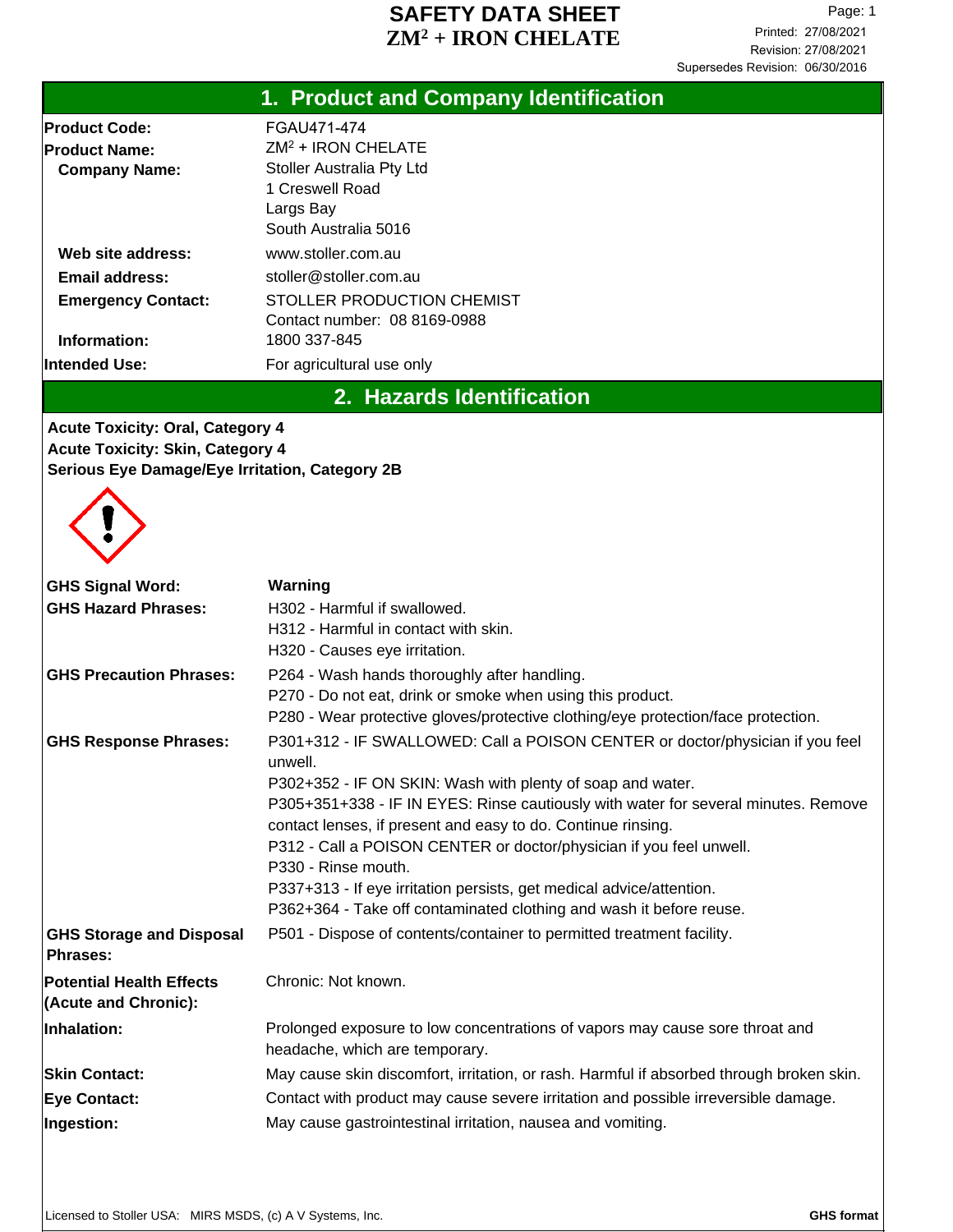### **SAFETY DATA SHEET** Page: 2 **ZM<sup>2</sup> + IRON CHELATE**

| 3. Composition/Information on Ingredients       |                                    |                                                                                                                                                                                                                                                                                 |                      |                                                                                                                                                                                   |  |
|-------------------------------------------------|------------------------------------|---------------------------------------------------------------------------------------------------------------------------------------------------------------------------------------------------------------------------------------------------------------------------------|----------------------|-----------------------------------------------------------------------------------------------------------------------------------------------------------------------------------|--|
| CAS#                                            | <b>Components (Chemical Name)</b>  |                                                                                                                                                                                                                                                                                 | <b>Concentration</b> |                                                                                                                                                                                   |  |
| 10034-96-5                                      | Manganese sulfate                  |                                                                                                                                                                                                                                                                                 | < 1.0 %              |                                                                                                                                                                                   |  |
| 68512-34-5                                      |                                    | Lignosulfonic acid, sodium salt, sulfomethylated                                                                                                                                                                                                                                | < 10.0 %             |                                                                                                                                                                                   |  |
| 7733-02-0                                       | Zinc sulfate                       |                                                                                                                                                                                                                                                                                 | <20.0 %              |                                                                                                                                                                                   |  |
| 10034-99-8                                      | Magnesium sulfate, 7-hydrate       |                                                                                                                                                                                                                                                                                 | $<$ 30.0 %           |                                                                                                                                                                                   |  |
| 7782-63-0                                       | Ferrous sulfate                    |                                                                                                                                                                                                                                                                                 | < 15.0 %             |                                                                                                                                                                                   |  |
|                                                 | <b>4. First Aid Measures</b>       |                                                                                                                                                                                                                                                                                 |                      |                                                                                                                                                                                   |  |
| <b>Emergency and First Aid</b><br>Procedures:   |                                    | professional.                                                                                                                                                                                                                                                                   |                      | Victims of severe exposure to chemicals must be taken to health providing centers for<br>medical attention. Always bring with victim a copy of label and SDS of product to health |  |
| In Case of Inhalation:                          |                                    | Remove from exposure and move to fresh air immediately. If breathing is difficult, give<br>oxygen. Call a physician if no improvement on patient condition.                                                                                                                     |                      |                                                                                                                                                                                   |  |
| In Case of Skin Contact:                        |                                    | Remove product and immediately wash affected area with soap and water for 15<br>minutes. Do not apply greases or ointments. Remove contaminated clothing, taking care<br>not to impregnate eyes. Launder contaminated clothing. Seek medical attention if<br>irritation occurs. |                      |                                                                                                                                                                                   |  |
| In Case of Eye Contact:                         |                                    | Hold eyelids apart and immediately flush eyes with plenty of water for at least 15<br>minutes. Call a physician.                                                                                                                                                                |                      |                                                                                                                                                                                   |  |
| In Case of Ingestion:                           |                                    | Immediately call a POISON CENTER or doctor/physician. Wash mouth out with water.<br>Give at least two glasses of milk or water and induce vomiting. Never give anything by<br>mouth to an unconscious person.                                                                   |                      |                                                                                                                                                                                   |  |
| <b>Note to Physician:</b>                       |                                    | Treat symptomatically and supportively.                                                                                                                                                                                                                                         |                      |                                                                                                                                                                                   |  |
|                                                 |                                    | <b>5. Fire Fighting Measures</b>                                                                                                                                                                                                                                                |                      |                                                                                                                                                                                   |  |
| Flash Pt:                                       |                                    | N.E.                                                                                                                                                                                                                                                                            |                      |                                                                                                                                                                                   |  |
| <b>Explosive Limits:</b>                        |                                    | UEL: N.E.<br>LEL: N.E.                                                                                                                                                                                                                                                          |                      |                                                                                                                                                                                   |  |
| Autoignition Pt:                                |                                    | N.E.                                                                                                                                                                                                                                                                            |                      |                                                                                                                                                                                   |  |
|                                                 |                                    |                                                                                                                                                                                                                                                                                 |                      | Suitable Extinguishing Media:Use water spray, dry chemical, carbon dioxide, or chemical foam. Use extinguishing                                                                   |  |
|                                                 |                                    |                                                                                                                                                                                                                                                                                 |                      | measures that are appropriate to local circumstances and the surrounding environment.                                                                                             |  |
| <b>Unsuitable Extinguishing</b><br>Media:       |                                    | none known.                                                                                                                                                                                                                                                                     |                      |                                                                                                                                                                                   |  |
|                                                 | <b>Fire Fighting Instructions:</b> | MSHA/NIOSH (approved or equivalent), and full protective gear.                                                                                                                                                                                                                  |                      | As in any fire, wear a self-contained breathing apparatus in pressure-demand,                                                                                                     |  |
| Hazards:                                        | <b>Flammable Properties and</b>    | No data available.                                                                                                                                                                                                                                                              |                      |                                                                                                                                                                                   |  |
| <b>Hazardous Combustion</b><br><b>Products:</b> |                                    | No data available.                                                                                                                                                                                                                                                              |                      |                                                                                                                                                                                   |  |
|                                                 |                                    |                                                                                                                                                                                                                                                                                 |                      |                                                                                                                                                                                   |  |
|                                                 |                                    |                                                                                                                                                                                                                                                                                 |                      |                                                                                                                                                                                   |  |
|                                                 |                                    |                                                                                                                                                                                                                                                                                 |                      |                                                                                                                                                                                   |  |
|                                                 |                                    |                                                                                                                                                                                                                                                                                 |                      |                                                                                                                                                                                   |  |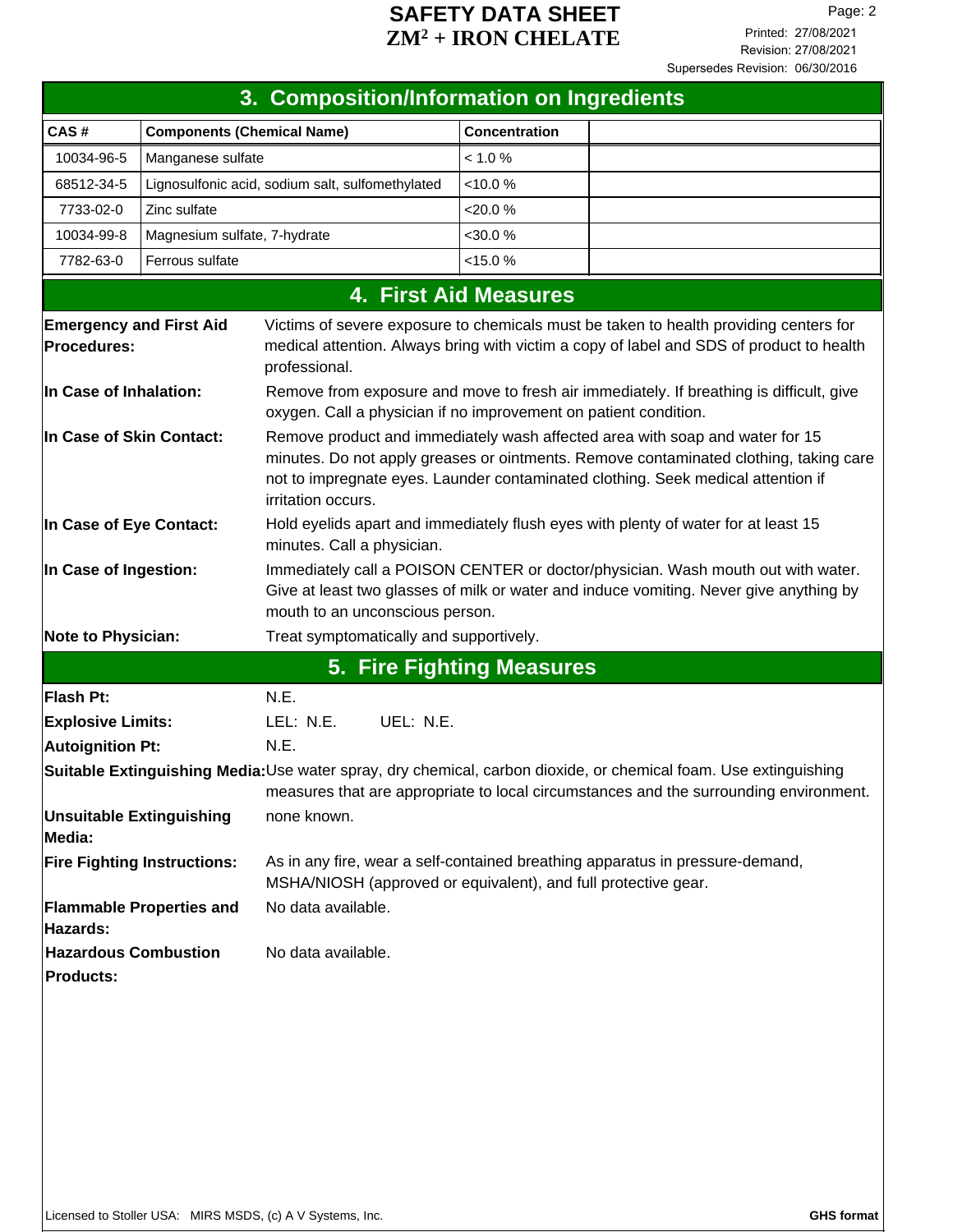### **SAFETY DATA SHEET** Page: 3 **ZM<sup>2</sup> + IRON CHELATE**

| <b>6. Accidental Release Measures</b>                                                             |                                                                                                                                                                                                                                                                                                                                                                                                                                                                                                                                                                                              |  |  |
|---------------------------------------------------------------------------------------------------|----------------------------------------------------------------------------------------------------------------------------------------------------------------------------------------------------------------------------------------------------------------------------------------------------------------------------------------------------------------------------------------------------------------------------------------------------------------------------------------------------------------------------------------------------------------------------------------------|--|--|
| <b>Protective Precautions,</b><br><b>Protective Equipment and</b><br><b>Emergency Procedures:</b> | In case of a large spill, clear the affected area and protect people. Such releases should<br>be responded to by trained personnel using pre-planned procedures. In the event of an<br>incidental release, minimum Personal Protective Equipment must be worn: latex or<br>rubber gloves and rubber boots, goggles or full face-shield and coveralls.                                                                                                                                                                                                                                        |  |  |
| <b>Environmental Precautions:</b>                                                                 | Do not allow to enter drains or waterways.                                                                                                                                                                                                                                                                                                                                                                                                                                                                                                                                                   |  |  |
| <b>Steps To Be Taken In Case</b><br><b>Material Is Released Or</b><br>Spilled:                    | It is necessary to contain the spill into the smallest area possible by diking, scooping,<br>etc., and place liquid into an appropriate container, labeling it accordingly. If product is<br>clean, use it as intended, following original label directions; should it get dirty or<br>contaminated, salvage for proper disposal as waste.<br>Absorb residual product onto dry carrier such as dirt, sand or any other absorbent<br>material, then put in covered, labeled containers and dispose of as dry waste in<br>accordance with Federal, State and Local waste disposal regulations. |  |  |
|                                                                                                   | <b>7. Handling and Storage</b>                                                                                                                                                                                                                                                                                                                                                                                                                                                                                                                                                               |  |  |
| <b>Precautions To Be Taken in</b><br>Handling:                                                    | Use with adequate ventilation. Avoid breathing dust, mist, or vapor. Avoid contact with<br>eyes, skin, or clothing. Avoid ingestion and inhalation. Use only in a well-ventilated area.<br>Empty containers may contain residual liquid or vapors and therefore should be handled<br>the same as full containers.                                                                                                                                                                                                                                                                            |  |  |
| <b>Precautions To Be Taken in</b><br>Storing:                                                     | Inspect all incoming containers before storage to ensure all are properly labeled and not<br>damaged. Store only in shipping container: Bulk material can be stored in polyethylene,<br>aluminum or stainless steel tanks. Keep containers closed and away from oxidizing<br>agents. Store in a cool, dry place, away from direct sunlight, sources of intense heat or<br>where freezing is possible. Store away from food, feed, clothing materials and living<br>quarters. Whenever possible, place chemicals on secondary containers or diked area.                                       |  |  |
|                                                                                                   | 8. Exposure Controls/Personal Protection                                                                                                                                                                                                                                                                                                                                                                                                                                                                                                                                                     |  |  |

| CAS#                                                                                                    | <b>Partial Chemical Name</b>                        |                     |          | <b>OSHA TWA</b>                          | <b>ACGIH TWA</b>                | <b>Other Limits</b> |
|---------------------------------------------------------------------------------------------------------|-----------------------------------------------------|---------------------|----------|------------------------------------------|---------------------------------|---------------------|
| 10034-96-5                                                                                              | Manganese sulfate                                   |                     |          | CEIL: $5 \text{ mg/m}$ 3                 | TLV: $0.2 \text{ mg/m}^3$ as Mn | No data.            |
| 68512-34-5                                                                                              | Lignosulfonic acid, sodium salt,<br>sulfomethylated |                     | No data. |                                          | No data.                        | No data.            |
| 7733-02-0                                                                                               | Zinc sulfate                                        |                     | No data. |                                          | TLV: 1 $mq/m3$ as Zn            | No data.            |
| 10034-99-8                                                                                              | Magnesium sulfate, 7-hydrate                        |                     | No data. |                                          | No data.                        | No data.            |
| 7782-63-0                                                                                               | Ferrous sulfate                                     |                     | No data. |                                          | TLV: 1 mg/m <sup>3</sup> as Fe  | No data.            |
| CAS#                                                                                                    | <b>Chemical Name</b>                                | <b>Jurisdiction</b> |          | <b>Recommended Exposure Limits</b>       |                                 | <b>Notations</b>    |
| 10034-96-5                                                                                              | Manganous sulfate                                   | Australia           |          | TWA: 1 mg/m3 ()<br>STEL: () (Total dust) |                                 |                     |
| No occupantional exposure limits have been established for this mixture.<br><b>Recommended Exposure</b> |                                                     |                     |          |                                          |                                 |                     |

**Limits:**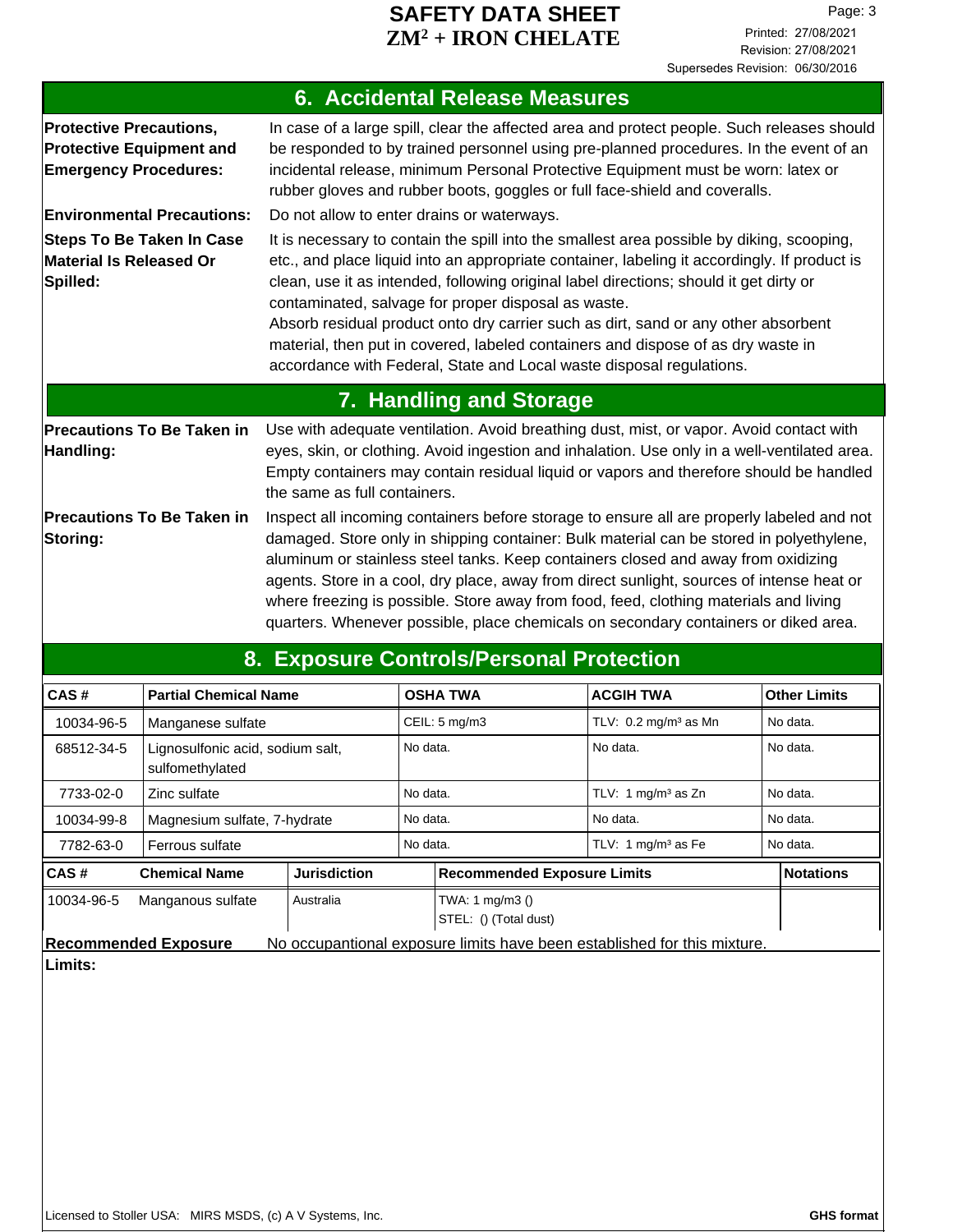### **SAFETY DATA SHEET** Page: 4 **ZM<sup>2</sup> + IRON CHELATE**

| <b>Respiratory Equipment</b>      | A respiratory protection program that meets OSHA's 29 CFR 1910.134 and ANSI Z88.2                                                                                                   |  |  |  |
|-----------------------------------|-------------------------------------------------------------------------------------------------------------------------------------------------------------------------------------|--|--|--|
| (Specify Type):                   | requirements or European Standard EN 149 must be followed whenever workplace                                                                                                        |  |  |  |
|                                   | conditions warrant respirator use. If the respirator is the sole means of protection, use a                                                                                         |  |  |  |
|                                   | full-face supplied air respirator.                                                                                                                                                  |  |  |  |
| <b>Eye Protection:</b>            | Wear appropriate protective eyeglasses or chemical safety goggles as described by                                                                                                   |  |  |  |
|                                   | OSHA's eye and face protection regulations in 29 CFR 1910.133 or European Standard                                                                                                  |  |  |  |
|                                   | EN166. Use full face-shield when there is any likelihood of splashes.                                                                                                               |  |  |  |
| <b>Protective Gloves:</b>         | Handle with gloves. Gloves must be inspected prior to use. Use proper glove removal                                                                                                 |  |  |  |
|                                   | technique (without touching glove's outer surface) to avoid skin contact with this product.<br>Dispose of contaminated gloves after use in accordance with applicable laws and good |  |  |  |
|                                   | laboratory practices. Wash and dry hands.                                                                                                                                           |  |  |  |
|                                   |                                                                                                                                                                                     |  |  |  |
|                                   | This recommendation is advisory only and must be evaluated by an industrial hygienist                                                                                               |  |  |  |
|                                   | and safety officer familiar with the specific situation of anticipated use by our customers.                                                                                        |  |  |  |
| <b>Other Protective Clothing:</b> | Choose body protection in relation to its type, to the concentration and amount of                                                                                                  |  |  |  |
|                                   | dangerous substances, and to the specific work-place. Wear long sleeve shirt, long                                                                                                  |  |  |  |
|                                   | pants, and protective shoes with socks.                                                                                                                                             |  |  |  |
| <b>Engineering Controls</b>       | General ventilation is usually adequate. Local exhaust should be used if needed for safe,                                                                                           |  |  |  |
| (Ventilation etc.):               | comfortable working conditions. An eye bath, safety shower and washing facilities should                                                                                            |  |  |  |
|                                   | be readily available.                                                                                                                                                               |  |  |  |
| <b>Work/Hygienic/Maintenance</b>  | Handle in accordance with good industrial hygiene and safety practice. Users should                                                                                                 |  |  |  |
| <b>Practices:</b>                 | wash hands before eating, drinking, chewing gum, using tobacco, or using the toilet.                                                                                                |  |  |  |
|                                   | Remove all dirty or contaminated clothing and wash it before reusing, as well as any                                                                                                |  |  |  |
|                                   | other PPE.                                                                                                                                                                          |  |  |  |
| <b>Environmental Exposure</b>     | Do not apply directly to water, to areas where surface water is present, or to intertidal                                                                                           |  |  |  |
| <b>Controls:</b>                  | areas below the mean high water mark. Do not contaminate water when disposing of                                                                                                    |  |  |  |
|                                   | equipment wash water.                                                                                                                                                               |  |  |  |
|                                   | 9. Physical and Chemical Properties                                                                                                                                                 |  |  |  |
| <b>Physical States:</b>           | [X] Liquid<br>[ ] Solid<br>$[$ ] Gas                                                                                                                                                |  |  |  |
| <b>Appearance and Odor:</b>       | Dark brown color.                                                                                                                                                                   |  |  |  |
|                                   | Slight characteristic odor.                                                                                                                                                         |  |  |  |
| pH:                               | $2 - 4$                                                                                                                                                                             |  |  |  |
| <b>Freezing Point:</b>            | N.E.                                                                                                                                                                                |  |  |  |
| <b>Boiling Point:</b>             | ~212.00 F                                                                                                                                                                           |  |  |  |
| Flash Pt:                         | N.E.                                                                                                                                                                                |  |  |  |
| <b>Evaporation Rate:</b>          | No data.                                                                                                                                                                            |  |  |  |
| Flammability (solid, gas):        | No data available.                                                                                                                                                                  |  |  |  |
| <b>Explosive Limits:</b>          | LEL: N.E.<br>UEL: N.E.                                                                                                                                                              |  |  |  |
| Vapor Pressure (vs. Air or        | NA                                                                                                                                                                                  |  |  |  |
| mm Hg):                           |                                                                                                                                                                                     |  |  |  |
| Vapor Density (vs. Air = 1):      | No data.                                                                                                                                                                            |  |  |  |
| Specific Gravity (Water = 1):     | $~1.3 - 1.4$                                                                                                                                                                        |  |  |  |
| Density:                          | $\sim$ 11.3 LB/GA                                                                                                                                                                   |  |  |  |
| <b>Solubility in Water:</b>       | >99%                                                                                                                                                                                |  |  |  |
| <b>Saturated Vapor</b>            | N.E.                                                                                                                                                                                |  |  |  |
| Concentration:                    |                                                                                                                                                                                     |  |  |  |
|                                   |                                                                                                                                                                                     |  |  |  |
|                                   |                                                                                                                                                                                     |  |  |  |
|                                   |                                                                                                                                                                                     |  |  |  |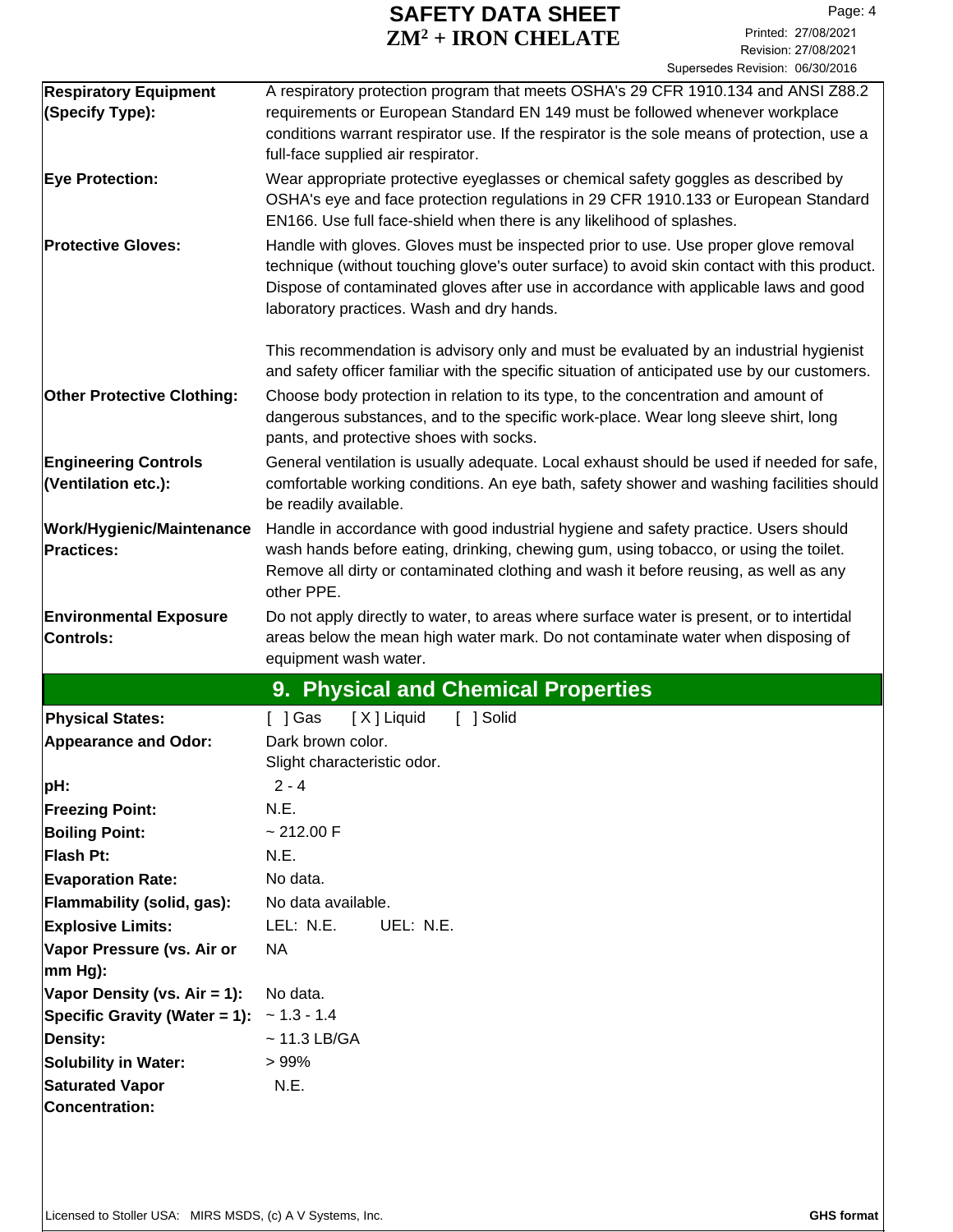### **SAFETY DATA SHEET** Page: 5 **ZM<sup>2</sup> + IRON CHELATE**

| <b>Octanol/Water Partition</b>                                                | N.E.                                                                                                                                                                                                                                                                                                                                                                                                                                                                       |
|-------------------------------------------------------------------------------|----------------------------------------------------------------------------------------------------------------------------------------------------------------------------------------------------------------------------------------------------------------------------------------------------------------------------------------------------------------------------------------------------------------------------------------------------------------------------|
| <b>Coefficient:</b>                                                           |                                                                                                                                                                                                                                                                                                                                                                                                                                                                            |
| Percent Volatile:                                                             | N.A.                                                                                                                                                                                                                                                                                                                                                                                                                                                                       |
| <b>Autoignition Pt:</b>                                                       | N.E.                                                                                                                                                                                                                                                                                                                                                                                                                                                                       |
| Decomposition Temperature: N.E.<br><b>Viscosity:</b>                          | N.E.                                                                                                                                                                                                                                                                                                                                                                                                                                                                       |
|                                                                               |                                                                                                                                                                                                                                                                                                                                                                                                                                                                            |
|                                                                               | <b>10. Stability and Reactivity</b>                                                                                                                                                                                                                                                                                                                                                                                                                                        |
| <b>Reactivity:</b>                                                            | N.A.                                                                                                                                                                                                                                                                                                                                                                                                                                                                       |
| Stability:                                                                    | Unstable [ ]<br>Stable [X]                                                                                                                                                                                                                                                                                                                                                                                                                                                 |
| <b>Conditions To Avoid -</b><br>Instability:                                  | Stable under normal conditions.                                                                                                                                                                                                                                                                                                                                                                                                                                            |
| <b>Incompatibility - Materials To Strong oxidizing agents.</b><br>Avoid:      |                                                                                                                                                                                                                                                                                                                                                                                                                                                                            |
| Byproducts:                                                                   | Hazardous Decomposition or Sulfur dioxide, carbon dioxide.                                                                                                                                                                                                                                                                                                                                                                                                                 |
| <b>Possibility of Hazardous</b><br><b>Reactions:</b>                          | Will occur [ ]<br>Will not occur [X]                                                                                                                                                                                                                                                                                                                                                                                                                                       |
| <b>Conditions To Avoid -</b><br><b>Hazardous Reactions:</b>                   | none known.                                                                                                                                                                                                                                                                                                                                                                                                                                                                |
|                                                                               | <b>11. Toxicological Information</b>                                                                                                                                                                                                                                                                                                                                                                                                                                       |
|                                                                               | Mutagenicity: This product has not been investigated for mutagenic effects.                                                                                                                                                                                                                                                                                                                                                                                                |
| <b>Toxicological Information:</b>                                             | Embryotoxicity: This product has not been investigated for embryotoxic effects.<br>Teratogenicity: This product has not been investigated for teratogenic effects.<br>Reproductive Toxicity: This product has not been investigated for toxic reproductive<br>effects.                                                                                                                                                                                                     |
| <b>Irritation or Corrosion:</b>                                               | No data available.                                                                                                                                                                                                                                                                                                                                                                                                                                                         |
| <b>Symptoms related to</b><br><b>Toxicological</b><br><b>Characteristics:</b> | No data available.                                                                                                                                                                                                                                                                                                                                                                                                                                                         |
| Sensitization:                                                                | The sensitizing properties of this product have not been thoroughly investigated.                                                                                                                                                                                                                                                                                                                                                                                          |
| <b>Chronic Toxicological</b><br>Effects:                                      | The toxicological properties of this material have not been fully investigated.                                                                                                                                                                                                                                                                                                                                                                                            |
| <b>Carcinogenicity/Other</b><br>Information:                                  | The carcinogenic properties of this product have not been thoroughly investigated.                                                                                                                                                                                                                                                                                                                                                                                         |
| <b>Carcinogenicity:</b>                                                       | NTP? Unknown<br>IARC Monographs? Unknown<br><b>OSHA Regulated? Unknown</b>                                                                                                                                                                                                                                                                                                                                                                                                 |
|                                                                               | <b>12. Ecological Information</b>                                                                                                                                                                                                                                                                                                                                                                                                                                          |
| <b>General Ecological</b><br>Information:                                     | No environmental impact studies have been performed with this product. The available<br>data on the ingredients of this plant nutrient product does not indicate any undue hazard<br>to the environment under anticipated use and storage. Any waste due to spillage or<br>leakage should be contained and disposed of as a Fertilizer (see Section 6 "Accidental<br>Release Measures). Due to its nutrient value, may contribute to eutrophication in bodies<br>of water. |
| <b>Results of PBT and vPvB</b><br>assessment:                                 | No data available.                                                                                                                                                                                                                                                                                                                                                                                                                                                         |
| Persistence and<br>Degradability:                                             | No data available.                                                                                                                                                                                                                                                                                                                                                                                                                                                         |
| <b>Bioaccumulative Potential:</b>                                             | No data available.                                                                                                                                                                                                                                                                                                                                                                                                                                                         |
| Licensed to Stoller USA: MIRS MSDS, (c) A V Systems, Inc.                     | <b>GHS format</b>                                                                                                                                                                                                                                                                                                                                                                                                                                                          |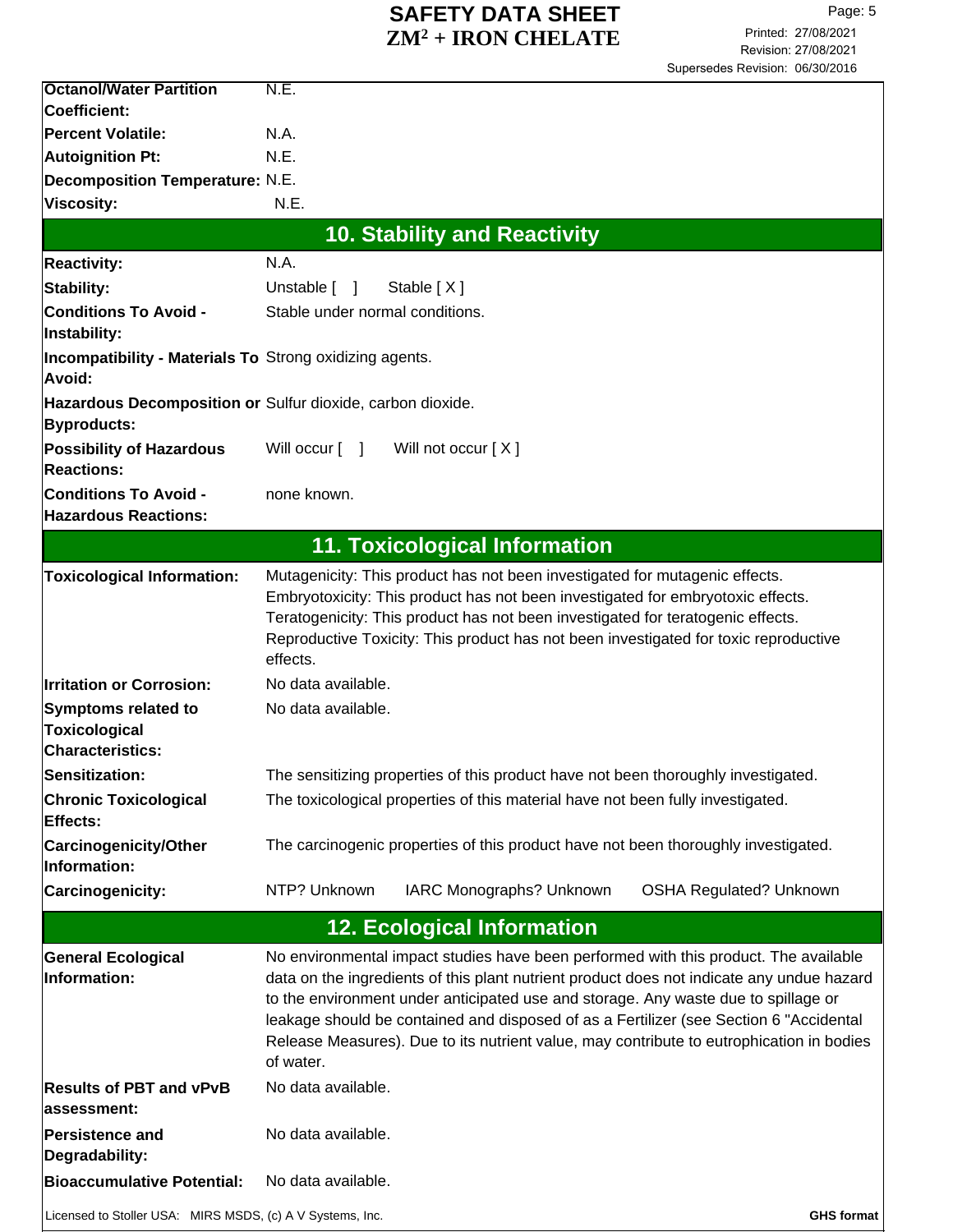### **SAFETY DATA SHEET** Page: 6 **ZM<sup>2</sup> + IRON CHELATE**

| <b>Mobility in Soil:</b>                                         | No data available.                                                                                                                                                                                                                                                                                                                                                                                                                                                                                                                                                                                                                              |
|------------------------------------------------------------------|-------------------------------------------------------------------------------------------------------------------------------------------------------------------------------------------------------------------------------------------------------------------------------------------------------------------------------------------------------------------------------------------------------------------------------------------------------------------------------------------------------------------------------------------------------------------------------------------------------------------------------------------------|
|                                                                  | <b>13. Disposal Considerations</b>                                                                                                                                                                                                                                                                                                                                                                                                                                                                                                                                                                                                              |
| <b>Waste Disposal Method:</b>                                    | This product, if unaltered by use, may be disposed of by treatment at a permitted facility<br>or as advised by your local waste regulatory authority. Avoid contaminating water by<br>disposal of equipment wash waters or other product wastes.<br>Chemical waste generators must determine whether a discarded chemical is classified<br>as a hazardous waste. US EPA guidelines for the classification determination are listed<br>in 40 CFR Parts 261.3. Additionally, waste generators must consult state and local<br>hazardous waste regulations to ensure complete and accurate classification.                                         |
|                                                                  | <b>14. Transport Information</b>                                                                                                                                                                                                                                                                                                                                                                                                                                                                                                                                                                                                                |
| <b>LAND TRANSPORT (US DOT):</b>                                  |                                                                                                                                                                                                                                                                                                                                                                                                                                                                                                                                                                                                                                                 |
| <b>DOT Hazard Class:</b><br><b>UN/NA Number:</b>                 | DOT Proper Shipping Name: Not Regulated. Trade Name: ZM <sup>2</sup> + IRON CHELATE                                                                                                                                                                                                                                                                                                                                                                                                                                                                                                                                                             |
| <b>MARINE TRANSPORT (IMDG/IMO):</b>                              |                                                                                                                                                                                                                                                                                                                                                                                                                                                                                                                                                                                                                                                 |
| <b>IMDG/IMO Shipping Name:</b>                                   | Not Regulated. Trade Name: ZM <sup>2</sup> + IRON CHELATE                                                                                                                                                                                                                                                                                                                                                                                                                                                                                                                                                                                       |
|                                                                  |                                                                                                                                                                                                                                                                                                                                                                                                                                                                                                                                                                                                                                                 |
| AIR TRANSPORT (ICAO/IATA):<br><b>ICAO/IATA Shipping Name:</b>    | Not Regulated. Trade Name: ZM <sup>2</sup> + IRON CHELATE                                                                                                                                                                                                                                                                                                                                                                                                                                                                                                                                                                                       |
|                                                                  | <b>15. Regulatory Information</b>                                                                                                                                                                                                                                                                                                                                                                                                                                                                                                                                                                                                               |
|                                                                  |                                                                                                                                                                                                                                                                                                                                                                                                                                                                                                                                                                                                                                                 |
|                                                                  |                                                                                                                                                                                                                                                                                                                                                                                                                                                                                                                                                                                                                                                 |
|                                                                  |                                                                                                                                                                                                                                                                                                                                                                                                                                                                                                                                                                                                                                                 |
|                                                                  |                                                                                                                                                                                                                                                                                                                                                                                                                                                                                                                                                                                                                                                 |
|                                                                  |                                                                                                                                                                                                                                                                                                                                                                                                                                                                                                                                                                                                                                                 |
|                                                                  |                                                                                                                                                                                                                                                                                                                                                                                                                                                                                                                                                                                                                                                 |
| <b>Regulatory Information</b><br><b>Statement:</b>               |                                                                                                                                                                                                                                                                                                                                                                                                                                                                                                                                                                                                                                                 |
|                                                                  | <b>16. Other Information</b>                                                                                                                                                                                                                                                                                                                                                                                                                                                                                                                                                                                                                    |
| <b>Revision Date:</b>                                            | 27/08/2021                                                                                                                                                                                                                                                                                                                                                                                                                                                                                                                                                                                                                                      |
|                                                                  | Flammability<br>Instability                                                                                                                                                                                                                                                                                                                                                                                                                                                                                                                                                                                                                     |
| <b>Hazard Rating System:</b>                                     |                                                                                                                                                                                                                                                                                                                                                                                                                                                                                                                                                                                                                                                 |
|                                                                  | 0<br>Health                                                                                                                                                                                                                                                                                                                                                                                                                                                                                                                                                                                                                                     |
|                                                                  | NFPA:<br>Special Hazard                                                                                                                                                                                                                                                                                                                                                                                                                                                                                                                                                                                                                         |
|                                                                  |                                                                                                                                                                                                                                                                                                                                                                                                                                                                                                                                                                                                                                                 |
| Additional Information About No data available.<br>This Product: |                                                                                                                                                                                                                                                                                                                                                                                                                                                                                                                                                                                                                                                 |
| <b>Company Policy or</b><br>Disclaimer:                          | Stoller believes the information contained in this Safety Data Sheet is accurate based on<br>the information provided by reputable suppliers of our raw materials. However, Stoller<br>does not guarantee their accuracy or completeness. The information contained herein is<br>furnished without warranty of any kind, whether expressed or implied, as to the safety of<br>the goods, the merchantability of the goods, or the fitness of the goods for any particular<br>purpose. Users should consider these data only as a supplement to other information<br>gathered by them and must make independent determination of suitability and |
| Licensed to Stoller USA: MIRS MSDS, (c) A V Systems, Inc.        | <b>GHS format</b>                                                                                                                                                                                                                                                                                                                                                                                                                                                                                                                                                                                                                               |